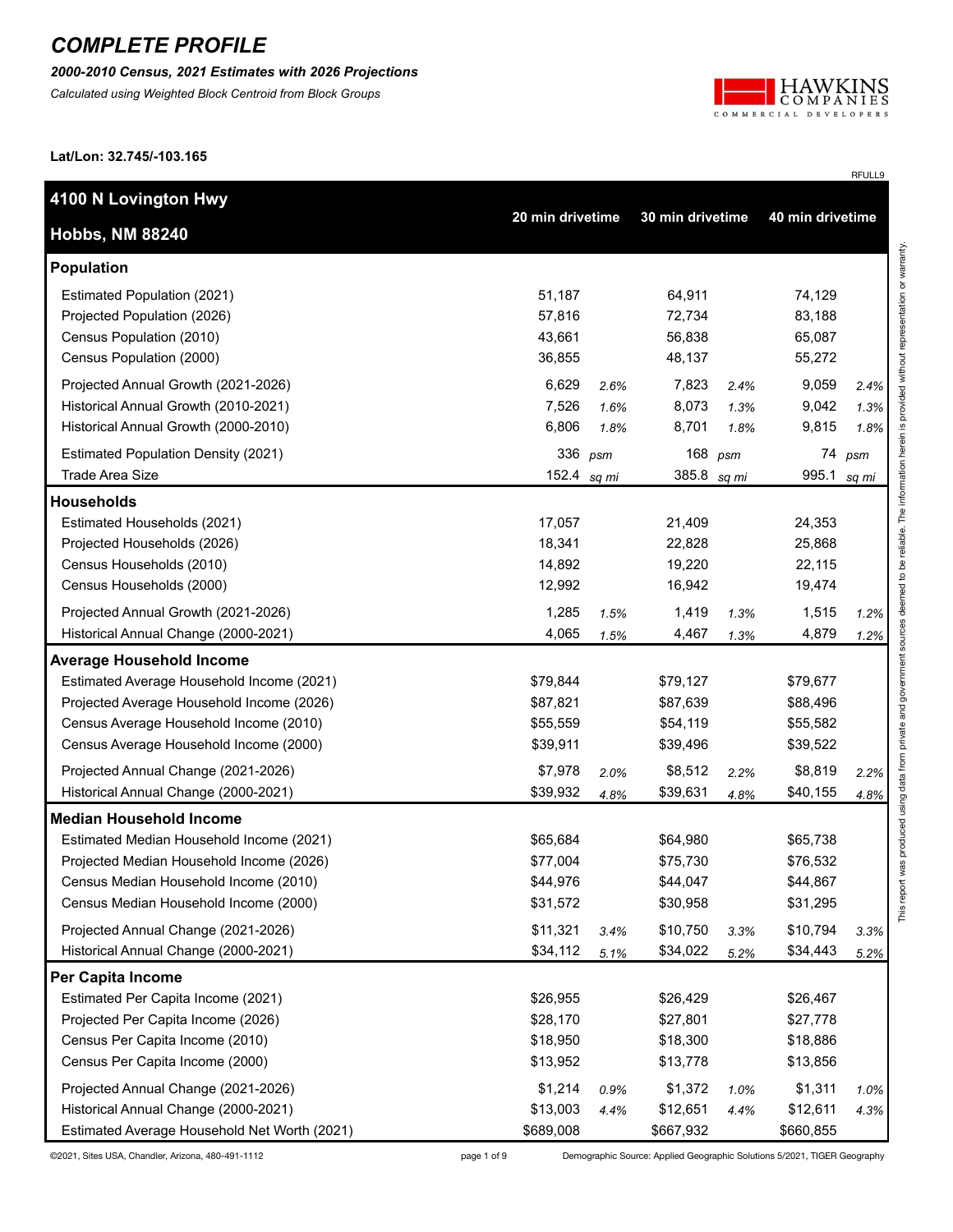*2000-2010 Census, 2021 Estimates with 2026 Projections*

*Calculated using Weighted Block Centroid from Block Groups*



RFULL9

**Lat/Lon: 32.745/-103.165**

| 4100 N Lovington Hwy                          |                                      |       |        |       |                  |       |                             |
|-----------------------------------------------|--------------------------------------|-------|--------|-------|------------------|-------|-----------------------------|
| <b>Hobbs, NM 88240</b>                        | 20 min drivetime<br>30 min drivetime |       |        |       | 40 min drivetime |       |                             |
| <b>Race and Ethnicity</b>                     |                                      |       |        |       |                  |       | representation or warranty. |
| Total Population (2021)                       | 51,187                               |       | 64,911 |       | 74,129           |       |                             |
| White (2021)                                  | 37,071                               | 72.4% | 45,973 | 70.8% | 53,300           | 71.9% |                             |
| Black or African American (2021)              | 2,780                                | 5.4%  | 3,056  | 4.7%  | 3,201            | 4.3%  |                             |
| American Indian or Alaska Native (2021)       | 657                                  | 1.3%  | 872    | 1.3%  | 938              | 1.3%  |                             |
| Asian (2021)                                  | 411                                  | 0.8%  | 477    | 0.7%  | 539              | 0.7%  |                             |
| Hawaiian or Pacific Islander (2021)           | 32                                   |       | 36     |       | 39               |       |                             |
| Other Race (2021)                             | 8,621                                | 16.8% | 12,469 | 19.2% | 13,885           | 18.7% |                             |
| Two or More Races (2021)                      | 1,615                                | 3.2%  | 2,029  | 3.1%  | 2,227            | 3.0%  | herein is provided without  |
| Population < 18 (2021)                        | 15,021                               | 29.3% | 19,177 | 29.5% | 22,036           | 29.7% | information                 |
| White Not Hispanic                            | 3,716                                | 24.7% | 4,416  | 23.0% | 5,587            | 25.4% |                             |
| <b>Black or African American</b>              | 751                                  | 5.0%  | 825    | 4.3%  | 863              | 3.9%  | The                         |
| Asian                                         | 86                                   | 0.6%  | 106    | 0.6%  | 126              | 0.6%  | reliable.                   |
| Other Race Not Hispanic                       | 315                                  | 2.1%  | 410    | 2.1%  | 452              | 2.1%  | å                           |
| Hispanic                                      | 10,153                               | 67.6% | 13,419 | 70.0% | 15,008           | 68.1% | deemed to                   |
| Not Hispanic or Latino Population (2021)      | 21,645                               | 42.3% | 25,867 | 39.9% | 30,574           | 41.2% |                             |
| Not Hispanic White                            | 18,216                               | 84.2% | 22,013 | 85.1% | 26,471           | 86.6% | sources                     |
| Not Hispanic Black or African American        | 2,196                                | 10.1% | 2,379  | 9.2%  | 2,483            | 8.1%  |                             |
| Not Hispanic American Indian or Alaska Native | 368                                  | 1.7%  | 459    | 1.8%  | 496              | 1.6%  | government                  |
| Not Hispanic Asian                            | 335                                  | 1.5%  | 380    | 1.5%  | 420              | 1.4%  |                             |
| Not Hispanic Hawaiian or Pacific Islander     | 13                                   |       | 13     |       | 16               |       |                             |
| Not Hispanic Other Race                       | 21                                   |       | 23     |       | 24               |       |                             |
| Not Hispanic Two or More Races                | 496                                  | 2.3%  | 600    | 2.3%  | 664              | 2.2%  |                             |
| Hispanic or Latino Population (2021)          | 29,541                               | 57.7% | 39,044 | 60.1% | 43,555           | 58.8% | using data from private and |
| <b>Hispanic White</b>                         | 18,855                               | 63.8% | 23,960 | 61.4% | 26,829           | 61.6% |                             |
| Hispanic Black or African American            | 584                                  | 2.0%  | 677    | 1.7%  | 718              | 1.6%  | produced                    |
| Hispanic American Indian or Alaska Native     | 289                                  | 1.0%  | 413    | 1.1%  | 442              | 1.0%  |                             |
| Hispanic Asian                                | 76                                   | 0.3%  | 97     | 0.2%  | 118              | 0.3%  |                             |
| Hispanic Hawaiian or Pacific Islander         | 19                                   |       | 23     |       | 23               |       | This report was             |
| <b>Hispanic Other Race</b>                    | 8,600                                | 29.1% | 12,446 | 31.9% | 13,861           | 31.8% |                             |
| Hispanic Two or More Races                    | 1,118                                | 3.8%  | 1,428  | 3.7%  | 1,564            | 3.6%  |                             |
| Not Hispanic or Latino Population (2010)      | 22,045                               | 50.5% | 27,340 | 48.1% | 32,349           | 49.7% |                             |
| Hispanic or Latino Population (2010)          | 21,616                               | 49.5% | 29,498 | 51.9% | 32,738           | 50.3% |                             |
| Not Hispanic or Latino Population (2000)      | 22,939                               | 62.2% | 28,817 | 59.9% | 33,611           | 60.8% |                             |
| Hispanic or Latino Population (2000)          | 13,916                               | 37.8% | 19,319 | 40.1% | 21,661           | 39.2% |                             |
| Not Hispanic or Latino Population (2026)      | 23,459                               | 40.6% | 27,826 | 38.3% | 33,179           | 39.9% |                             |
| Hispanic or Latino Population (2026)          | 34,357                               | 59.4% | 44,908 | 61.7% | 50,009           | 60.1% |                             |
| Projected Annual Growth (2021-2026)           | 4,816                                |       | 5,865  |       | 6,454            |       |                             |
| Historical Annual Growth (2000-2010)          | 7,700                                | 5.5%  | 10,178 | 5.3%  | 11,077           | 5.1%  |                             |

©2021, Sites USA, Chandler, Arizona, 480-491-1112 page 2 of 9 Demographic Source: Applied Geographic Solutions 5/2021, TIGER Geography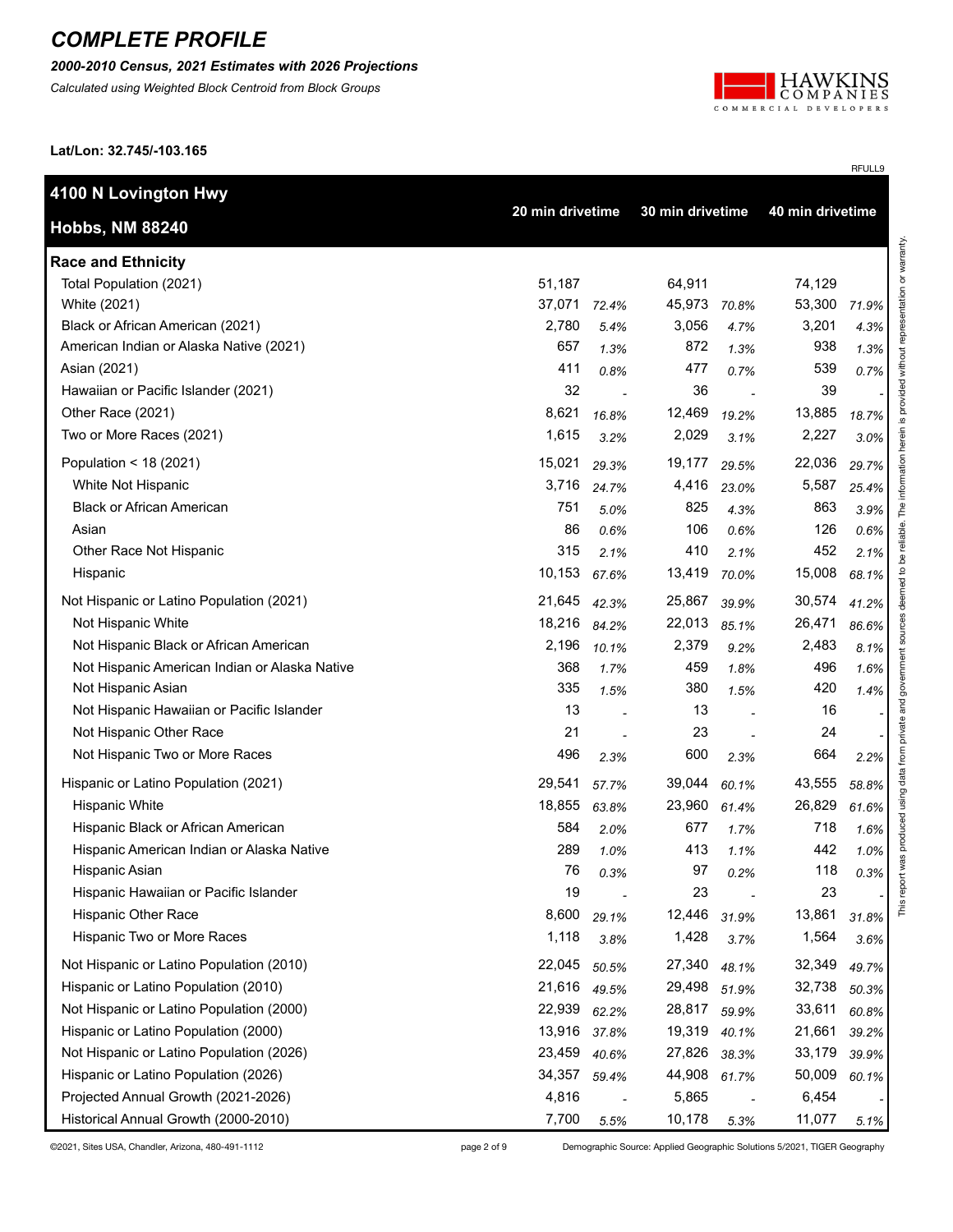*2000-2010 Census, 2021 Estimates with 2026 Projections*

*Calculated using Weighted Block Centroid from Block Groups*



RFULL9

**Lat/Lon: 32.745/-103.165**

| 4100 N Lovington Hwy                  |        |                  |        |                  |                  |       |
|---------------------------------------|--------|------------------|--------|------------------|------------------|-------|
| <b>Hobbs, NM 88240</b>                |        | 20 min drivetime |        | 30 min drivetime | 40 min drivetime |       |
| <b>Total Age Distribution (2021)</b>  |        |                  |        |                  |                  |       |
| <b>Total Population</b>               | 51,187 |                  | 64,911 |                  | 74,129           |       |
| Age Under 5 Years                     | 4,081  | 8.0%             | 5,179  | 8.0%             | 5,995            | 8.1%  |
| Age 5 to 9 Years                      | 4,252  | 8.3%             | 5,400  | 8.3%             | 6,184            | 8.3%  |
| Age 10 to 14 Years                    | 4,412  | 8.6%             | 5,631  | 8.7%             | 6,418            | 8.7%  |
| Age 15 to 19 Years                    | 3,963  | 7.7%             | 5,104  | 7.9%             | 5,830            | 7.9%  |
| Age 20 to 24 Years                    | 3,774  | 7.4%             | 4,710  | 7.3%             | 5,310            | 7.2%  |
| Age 25 to 29 Years                    | 3,657  | 7.1%             | 4,732  | 7.3%             | 5,364            | 7.2%  |
| Age 30 to 34 Years                    | 3,785  | 7.4%             | 4,742  | 7.3%             | 5,348            | 7.2%  |
| Age 35 to 39 Years                    | 3,510  | 6.9%             | 4,517  | 7.0%             | 5,133            | 6.9%  |
| Age 40 to 44 Years                    | 3,222  | 6.3%             | 4,068  | 6.3%             | 4,618            | 6.2%  |
| Age 45 to 49 Years                    | 2,809  | 5.5%             | 3,453  | 5.3%             | 3,970            | 5.4%  |
| Age 50 to 54 Years                    | 2,676  | 5.2%             | 3,338  | 5.1%             | 3,842            | 5.2%  |
| Age 55 to 59 Years                    | 2,745  | 5.4%             | 3,432  | 5.3%             | 4,003            | 5.4%  |
| Age 60 to 64 Years                    | 2,562  | 5.0%             | 3,215  | 5.0%             | 3,692            | 5.0%  |
| Age 65 to 69 Years                    | 1,959  | 3.8%             | 2,500  | 3.9%             | 2,848            | 3.8%  |
| Age 70 to 74 Years                    | 1,482  | 2.9%             | 1,906  | 2.9%             | 2,161            | 2.9%  |
| Age 75 to 79 Years                    | 977    | 1.9%             | 1,262  | 1.9%             | 1,449            | 2.0%  |
| Age 80 to 84 Years                    | 665    | 1.3%             | 858    | 1.3%             | 987              | 1.3%  |
| Age 85 Years or Over                  | 656    | 1.3%             | 865    | 1.3%             | 979              | 1.3%  |
| Median Age                            | 31.0   |                  | 30.9   |                  | 30.9             |       |
| Age 19 Years or Less                  | 16,708 | 32.6%            | 21,313 | 32.8%            | 24,427           | 33.0% |
| Age 20 to 64 Years                    | 28,739 | 56.1%            | 36,207 | 55.8%            | 41,278           | 55.7% |
| Age 65 Years or Over                  | 5,739  | 11.2%            | 7,391  | 11.4%            | 8,424            | 11.4% |
| <b>Female Age Distribution (2021)</b> |        |                  |        |                  |                  |       |
| Female Population                     | 24,856 | 48.6%            | 31,583 | 48.7%            | 36,095           | 48.7% |
| Age Under 5 Years                     | 2,031  | 8.2%             | 2,559  | 8.1%             | 2,935            | 8.1%  |
| Age 5 to 9 Years                      | 2,026  | 8.1%             | 2,594  | 8.2%             | 2,985            | 8.3%  |
| Age 10 to 14 Years                    | 2,094  | 8.4%             | 2,715  | 8.6%             | 3,103            | 8.6%  |
| Age 15 to 19 Years                    | 1,929  | 7.8%             | 2,482  | 7.9%             | 2,833            | 7.8%  |
| Age 20 to 24 Years                    | 1,847  | 7.4%             | 2,310  | 7.3%             | 2,596            | 7.2%  |
| Age 25 to 29 Years                    | 1,677  | 6.7%             | 2,148  | 6.8%             | 2,450            | 6.8%  |
| Age 30 to 34 Years                    | 1,758  | 7.1%             | 2,209  | 7.0%             | 2,494            | 6.9%  |
| Age 35 to 39 Years                    | 1,649  | 6.6%             | 2,123  | 6.7%             | 2,442            | 6.8%  |
| Age 40 to 44 Years                    | 1,579  | 6.4%             | 1,978  | 6.3%             | 2,239            | 6.2%  |
| Age 45 to 49 Years                    | 1,301  | 5.2%             | 1,609  | 5.1%             | 1,870            | 5.2%  |
| Age 50 to 54 Years                    | 1,291  | 5.2%             | 1,621  | 5.1%             | 1,847            | 5.1%  |
| Age 55 to 59 Years                    | 1,271  | 5.1%             | 1,594  | 5.0%             | 1,875            | 5.2%  |
| Age 60 to 64 Years                    | 1,264  | 5.1%             | 1,624  | 5.1%             | 1,856            | 5.1%  |
| Age 65 to 69 Years                    | 1,028  | 4.1%             | 1,288  | 4.1%             | 1,473            | 4.1%  |
| Age 70 to 74 Years                    | 787    | 3.2%             | 1,021  | 3.2%             | 1,159            | 3.2%  |
| Age 75 to 79 Years                    | 541    | 2.2%             | 685    | 2.2%             | 783              | 2.2%  |
| Age 80 to 84 Years                    | 365    | 1.5%             | 484    | 1.5%             | 548              | 1.5%  |
| Age 85 Years or Over                  | 417    | 1.7%             | 538    | 1.7%             | 608              | 1.7%  |
| Female Median Age                     | 31.5   |                  | 31.4   |                  | 31.4             |       |
| Age 19 Years or Less                  | 8,079  | 32.5%            | 10,350 | 32.8%            | 11,856           | 32.8% |
| Age 20 to 64 Years                    | 13,638 | 54.9%            | 17,217 | 54.5%            | 19,669           | 54.5% |
| Age 65 Years or Over                  |        | 3,139 12.6%      | 4,016  | 12.7%            | 4,570            | 12.7% |

©2021, Sites USA, Chandler, Arizona, 480-491-1112 page 3 of 9 Demographic Source: Applied Geographic Solutions 5/2021, TIGER Geography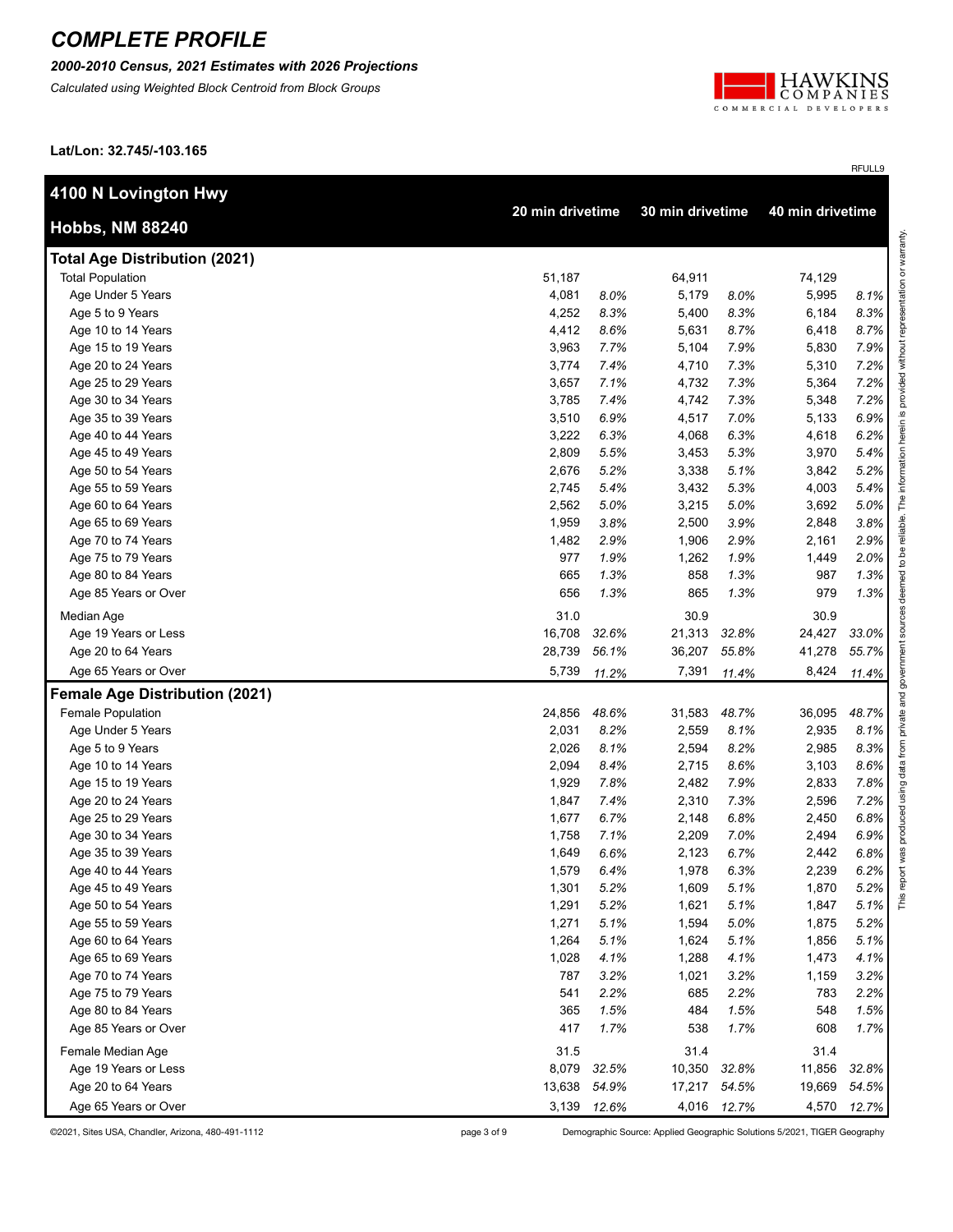*2000-2010 Census, 2021 Estimates with 2026 Projections*

*Calculated using Weighted Block Centroid from Block Groups*



RFULL9

**Lat/Lon: 32.745/-103.165**

| 4100 N Lovington Hwy                |        |                  |        |                                      |        |           |
|-------------------------------------|--------|------------------|--------|--------------------------------------|--------|-----------|
| <b>Hobbs, NM 88240</b>              |        | 20 min drivetime |        | 30 min drivetime<br>40 min drivetime |        |           |
| <b>Male Age Distribution (2021)</b> |        |                  |        |                                      |        |           |
| Male Population                     | 26,331 | 51.4%            | 33,328 | 51.3%                                | 38,034 | 51.3%     |
| Age Under 5 Years                   | 2,050  | 7.8%             | 2,620  | 7.9%                                 | 3,060  | 8.0%      |
| Age 5 to 9 Years                    | 2,226  | 8.5%             | 2,806  | 8.4%                                 | 3,199  | 8.4%      |
| Age 10 to 14 Years                  | 2,318  | 8.8%             | 2,916  | 8.7%                                 | 3,315  | 8.7%      |
| Age 15 to 19 Years                  | 2,035  | 7.7%             | 2,622  | 7.9%                                 | 2,996  | 7.9%      |
| Age 20 to 24 Years                  | 1,927  | 7.3%             | 2,400  | 7.2%                                 | 2,714  | 7.1%      |
| Age 25 to 29 Years                  | 1,980  | 7.5%             | 2,584  | 7.8%                                 | 2,914  | 7.7%      |
| Age 30 to 34 Years                  | 2,026  | 7.7%             | 2,532  | 7.6%                                 | 2,854  | 7.5%      |
| Age 35 to 39 Years                  | 1,861  | 7.1%             | 2,394  | 7.2%                                 | 2,690  | 7.1%      |
| Age 40 to 44 Years                  | 1,644  | 6.2%             | 2,091  | 6.3%                                 | 2,379  | 6.3%      |
| Age 45 to 49 Years                  | 1,507  | 5.7%             | 1,844  | 5.5%                                 | 2,100  | 5.5%      |
| Age 50 to 54 Years                  | 1,385  | 5.3%             | 1,717  | 5.2%                                 | 1,994  | 5.2%      |
| Age 55 to 59 Years                  | 1,474  | 5.6%             | 1,838  | 5.5%                                 | 2,128  | 5.6%      |
| Age 60 to 64 Years                  | 1,298  | 4.9%             | 1,591  | 4.8%                                 | 1,836  | 4.8%      |
| Age 65 to 69 Years                  | 931    | 3.5%             | 1,212  | 3.6%                                 | 1,375  | 3.6%      |
| Age 70 to 74 Years                  | 695    | 2.6%             | 885    | 2.7%                                 | 1,002  | 2.6%      |
| Age 75 to 79 Years                  | 435    | 1.7%             | 577    | 1.7%                                 | 666    | 1.8%      |
| Age 80 to 84 Years                  | 300    | 1.1%             | 374    | 1.1%                                 | 439    | 1.2%      |
| Age 85 Years or Over                | 239    | 0.9%             | 327    | 1.0%                                 | 372    | 1.0%      |
| Male Median Age                     | 30.6   |                  | 30.5   |                                      | 30.5   |           |
| Age 19 Years or Less                | 8,629  | 32.8%            | 10,963 | 32.9%                                | 12,571 | 33.1%     |
| Age 20 to 64 Years                  | 15,101 | 57.4%            | 18,990 | 57.0%                                | 21,609 | 56.8%     |
| Age 65 Years or Over                | 2,600  | 9.9%             | 3,375  | 10.1%                                | 3,854  | 10.1%     |
| Males per 100 Females (2021)        |        |                  |        |                                      |        |           |
| <b>Overall Comparison</b>           |        |                  |        |                                      |        |           |
| Age Under 5 Years                   | 101    | 50.2%            |        | 102 50.6%                            | 104    | 51.0%     |
| Age 5 to 9 Years                    |        | 110 52.4%        | 108    | 52.0%                                | 107    | 51.7%     |
| Age 10 to 14 Years                  |        | 111 52.5%        |        | 107 51.8%                            | 107    | 51.8%     |
| Age 15 to 19 Years                  | 105    | 51.3%            | 106    | 51.4%                                | 106    | 51.4%     |
| Age 20 to 24 Years                  | 104    | 51.0%            | 104    | 51.0%                                | 105    | 51.1%     |
| Age 25 to 29 Years                  | 118    | 54.1%            | 120    | 54.6%                                | 119    | 54.3%     |
| Age 30 to 34 Years                  | 115    | 53.5%            | 115    | 53.4%                                | 114    | 53.4%     |
| Age 35 to 39 Years                  | 113    | 53.0%            |        | 113 53.0%                            | 110    | 52.4%     |
| Age 40 to 44 Years                  | 104    | 51.0%            |        | 106 51.4%                            | 106    | 51.5%     |
| Age 45 to 49 Years                  |        | 116 53.7%        |        | 115 53.4%                            |        | 112 52.9% |
| Age 50 to 54 Years                  |        | 107 51.7%        |        | 106 51.4%                            |        | 108 51.9% |
| Age 55 to 59 Years                  |        | 116 53.7%        |        | 115 53.5%                            |        | 114 53.2% |
| Age 60 to 64 Years                  |        | 103 50.7%        |        | 98 49.5%                             | 99     | 49.7%     |
| Age 65 to 69 Years                  |        | 91 47.5%         |        | 94 48.5%                             | 93     | 48.3%     |
| Age 70 to 74 Years                  | 88     | 46.9%            |        | 87 46.4%                             | 86     | 46.4%     |
| Age 75 to 79 Years                  | 80     | 44.6%            | 84     | 45.7%                                | 85     | 46.0%     |
| Age 80 to 84 Years                  |        | 82 45.1%         | 77     | 43.6%                                | 80     | 44.5%     |
| Age 85 Years or Over                | 57     | 36.4%            | 61     | 37.8%                                | 61     | 38.0%     |
| Age 19 Years or Less                |        | 107 51.6%        |        | 106 51.4%                            | 106    | 51.5%     |
| Age 20 to 39 Years                  |        | 112 52.9%        |        | 113 53.0%                            |        | 112 52.8% |
| Age 40 to 64 Years                  | 109    | 52.1%            | 108    | 51.9%                                | 108    | 51.9%     |
|                                     |        |                  |        |                                      |        |           |
| Age 65 Years or Over                |        | 83 45.3%         |        | 84 45.7%                             |        | 84 45.7%  |

©2021, Sites USA, Chandler, Arizona, 480-491-1112 page 4 of 9 Demographic Source: Applied Geographic Solutions 5/2021, TIGER Geography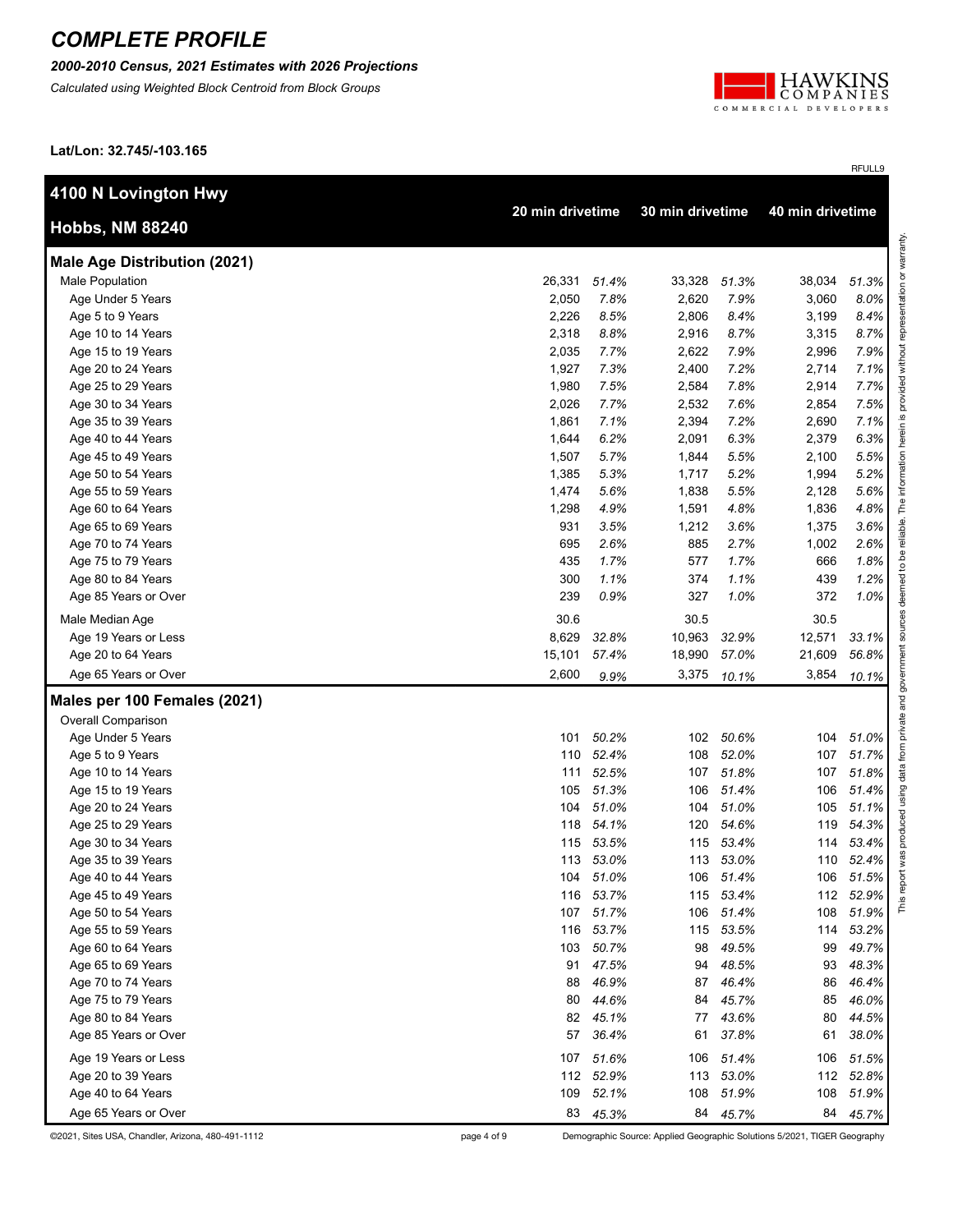*2000-2010 Census, 2021 Estimates with 2026 Projections*

*Calculated using Weighted Block Centroid from Block Groups*



RFULL9

**Lat/Lon: 32.745/-103.165**

| 40 min drivetime<br>20 min drivetime<br>30 min drivetime<br>representation or warranty.<br>Household Type (2021)<br><b>Total Households</b><br>17,057<br>21,409<br>24,353<br>Households with Children<br>7,163 42.0%<br>9,143 42.7%<br>10,422 42.8%<br>Average Household Size<br>2.9<br>2.9<br>3.0<br>112<br>Household Density per Square Mile<br>55<br>24<br>44,067<br>56,266 86.7%<br><b>Population Family</b><br>86.1%<br>64,745<br>87.3%<br>Population Non-Family<br>5,380<br>6,573 10.1%<br>7,288<br>10.5%<br>9.8%<br><b>Population Group Quarters</b><br>2,072<br>1,740<br>2,096<br>3.2%<br>2.8%<br>3.4%<br>Family Households<br>12,593 73.8%<br>15,926 74.4%<br>18,276<br>75.0%<br>Married Couple Households<br>8,985 71.4%<br>11,462 72.0%<br>13,343<br>73.0%<br>Other Family Households with Children<br>3,608<br>4,465<br>4,933<br>28.6%<br>28.0%<br>27.0%<br>Family Households with Children<br>9,056<br>7,090 56.3%<br>56.9%<br>10,323<br>56.5%<br>4,485 63.3%<br>5,819 64.3%<br>Married Couple with Children<br>6,772<br>65.6%<br>2,605<br>3,237<br>Other Family Households with Children<br>36.7%<br>3,552<br>35.7%<br>34.4%<br>5,503<br>6,870<br>Family Households No Children<br>43.7%<br>43.1%<br>7,952<br>43.5%<br>Married Couple No Children<br>4,500<br>5,642<br>6,571<br>81.8%<br>82.1%<br>82.6%<br>Other Family Households No Children<br>1,003<br>1,228<br>1,381<br>18.2%<br>17.9%<br>17.4%<br>4,464<br>5,483<br>26.2%<br>25.6%<br>6,078<br>25.0%<br>Non-Family Households with Children<br>73<br>1.6%<br>87<br>1.6%<br>99<br>1.6%<br>Non-Family Households No Children<br>4,391<br>5,396<br>5,979<br>98.4%<br>98.4%<br>98.4%<br>3.5<br>3.5<br>3.5<br>\$89,390<br>Average Family Income<br>\$88,026<br>\$88,655<br>Median Family Income<br>\$75,413<br>\$73,844<br>\$74,337<br>1.2<br>1.2<br>1.2<br>Average Non-Family Household Size<br>Population Age 15 Years or Over<br>38,442<br>48,701<br>55,532<br><b>Never Married</b><br>12,746<br>16,906<br>15,312 31.4%<br>33.2%<br>30.4%<br><b>Currently Married</b><br>17,440 45.4%<br>22,742 46.7%<br>26,563<br>47.8%<br><b>Previously Married</b><br>8,255 21.5%<br>10,648 21.9%<br>12,063<br>21.7%<br>Separated<br>2,609<br>3,307 31.1%<br>3,680<br>31.6%<br>30.5%<br>1,603 19.4%<br>2,136 20.1%<br>Widowed<br>2,571<br>21.3%<br>4,043<br>5,205<br>5,813<br>Divorced<br>49.0%<br>48.9%<br>48.2%<br><b>Educational Attainment (2021)</b><br>Adult Population Age 25 Years or Over<br>30,704<br>38,888<br>44,392<br>Elementary (Grade Level 0 to 8)<br>4,371<br>3,205 10.4%<br>5,248<br>11.2%<br>11.8%<br>Some High School (Grade Level 9 to 11)<br>3,998<br>5,374<br>6,035<br>13.0%<br>13.8%<br>13.6%<br>12,030<br><b>High School Graduate</b><br>9,416<br>13,597<br>30.7%<br>30.9%<br>30.6%<br>Some College<br>6,787<br>8,539<br>9,600<br>22.1%<br>22.0%<br>21.6%<br>2,984<br>Associate Degree Only<br>2,398<br>3,430<br>7.7%<br>7.8%<br>7.7%<br>3,396<br><b>Bachelor Degree Only</b><br>2,973<br>4,007<br>9.7%<br>8.7%<br>9.0%<br>Graduate Degree<br>1,927<br>2,194<br>2,476<br>5.6%<br>6.3%<br>5.6%<br>Any College (Some College or Higher)<br>14,085<br>17,113<br>19,513<br>45.9%<br>44.0%<br>44.0%<br>4,900 16.0%<br>5,590 14.4%<br>6,483 14.6% | 4100 N Lovington Hwy                         |  |  |  |  |  |
|----------------------------------------------------------------------------------------------------------------------------------------------------------------------------------------------------------------------------------------------------------------------------------------------------------------------------------------------------------------------------------------------------------------------------------------------------------------------------------------------------------------------------------------------------------------------------------------------------------------------------------------------------------------------------------------------------------------------------------------------------------------------------------------------------------------------------------------------------------------------------------------------------------------------------------------------------------------------------------------------------------------------------------------------------------------------------------------------------------------------------------------------------------------------------------------------------------------------------------------------------------------------------------------------------------------------------------------------------------------------------------------------------------------------------------------------------------------------------------------------------------------------------------------------------------------------------------------------------------------------------------------------------------------------------------------------------------------------------------------------------------------------------------------------------------------------------------------------------------------------------------------------------------------------------------------------------------------------------------------------------------------------------------------------------------------------------------------------------------------------------------------------------------------------------------------------------------------------------------------------------------------------------------------------------------------------------------------------------------------------------------------------------------------------------------------------------------------------------------------------------------------------------------------------------------------------------------------------------------------------------------------------------------------------------------------------------------------------------------------------------------------------------------------------------------------------------------------------------------------------------------------------------------------------------------------------------------------------------------------------------------------------------------------------------------------------------------------------------------------------------------------------------------------------------------------------------------------------------|----------------------------------------------|--|--|--|--|--|
|                                                                                                                                                                                                                                                                                                                                                                                                                                                                                                                                                                                                                                                                                                                                                                                                                                                                                                                                                                                                                                                                                                                                                                                                                                                                                                                                                                                                                                                                                                                                                                                                                                                                                                                                                                                                                                                                                                                                                                                                                                                                                                                                                                                                                                                                                                                                                                                                                                                                                                                                                                                                                                                                                                                                                                                                                                                                                                                                                                                                                                                                                                                                                                                                                            | <b>Hobbs, NM 88240</b>                       |  |  |  |  |  |
| without<br>herein<br>g<br>deel                                                                                                                                                                                                                                                                                                                                                                                                                                                                                                                                                                                                                                                                                                                                                                                                                                                                                                                                                                                                                                                                                                                                                                                                                                                                                                                                                                                                                                                                                                                                                                                                                                                                                                                                                                                                                                                                                                                                                                                                                                                                                                                                                                                                                                                                                                                                                                                                                                                                                                                                                                                                                                                                                                                                                                                                                                                                                                                                                                                                                                                                                                                                                                                             |                                              |  |  |  |  |  |
|                                                                                                                                                                                                                                                                                                                                                                                                                                                                                                                                                                                                                                                                                                                                                                                                                                                                                                                                                                                                                                                                                                                                                                                                                                                                                                                                                                                                                                                                                                                                                                                                                                                                                                                                                                                                                                                                                                                                                                                                                                                                                                                                                                                                                                                                                                                                                                                                                                                                                                                                                                                                                                                                                                                                                                                                                                                                                                                                                                                                                                                                                                                                                                                                                            |                                              |  |  |  |  |  |
|                                                                                                                                                                                                                                                                                                                                                                                                                                                                                                                                                                                                                                                                                                                                                                                                                                                                                                                                                                                                                                                                                                                                                                                                                                                                                                                                                                                                                                                                                                                                                                                                                                                                                                                                                                                                                                                                                                                                                                                                                                                                                                                                                                                                                                                                                                                                                                                                                                                                                                                                                                                                                                                                                                                                                                                                                                                                                                                                                                                                                                                                                                                                                                                                                            |                                              |  |  |  |  |  |
|                                                                                                                                                                                                                                                                                                                                                                                                                                                                                                                                                                                                                                                                                                                                                                                                                                                                                                                                                                                                                                                                                                                                                                                                                                                                                                                                                                                                                                                                                                                                                                                                                                                                                                                                                                                                                                                                                                                                                                                                                                                                                                                                                                                                                                                                                                                                                                                                                                                                                                                                                                                                                                                                                                                                                                                                                                                                                                                                                                                                                                                                                                                                                                                                                            |                                              |  |  |  |  |  |
| reliable.<br>ತಿ<br>°,<br>government<br>using data from private and<br>This repo                                                                                                                                                                                                                                                                                                                                                                                                                                                                                                                                                                                                                                                                                                                                                                                                                                                                                                                                                                                                                                                                                                                                                                                                                                                                                                                                                                                                                                                                                                                                                                                                                                                                                                                                                                                                                                                                                                                                                                                                                                                                                                                                                                                                                                                                                                                                                                                                                                                                                                                                                                                                                                                                                                                                                                                                                                                                                                                                                                                                                                                                                                                                            |                                              |  |  |  |  |  |
|                                                                                                                                                                                                                                                                                                                                                                                                                                                                                                                                                                                                                                                                                                                                                                                                                                                                                                                                                                                                                                                                                                                                                                                                                                                                                                                                                                                                                                                                                                                                                                                                                                                                                                                                                                                                                                                                                                                                                                                                                                                                                                                                                                                                                                                                                                                                                                                                                                                                                                                                                                                                                                                                                                                                                                                                                                                                                                                                                                                                                                                                                                                                                                                                                            |                                              |  |  |  |  |  |
|                                                                                                                                                                                                                                                                                                                                                                                                                                                                                                                                                                                                                                                                                                                                                                                                                                                                                                                                                                                                                                                                                                                                                                                                                                                                                                                                                                                                                                                                                                                                                                                                                                                                                                                                                                                                                                                                                                                                                                                                                                                                                                                                                                                                                                                                                                                                                                                                                                                                                                                                                                                                                                                                                                                                                                                                                                                                                                                                                                                                                                                                                                                                                                                                                            |                                              |  |  |  |  |  |
|                                                                                                                                                                                                                                                                                                                                                                                                                                                                                                                                                                                                                                                                                                                                                                                                                                                                                                                                                                                                                                                                                                                                                                                                                                                                                                                                                                                                                                                                                                                                                                                                                                                                                                                                                                                                                                                                                                                                                                                                                                                                                                                                                                                                                                                                                                                                                                                                                                                                                                                                                                                                                                                                                                                                                                                                                                                                                                                                                                                                                                                                                                                                                                                                                            |                                              |  |  |  |  |  |
|                                                                                                                                                                                                                                                                                                                                                                                                                                                                                                                                                                                                                                                                                                                                                                                                                                                                                                                                                                                                                                                                                                                                                                                                                                                                                                                                                                                                                                                                                                                                                                                                                                                                                                                                                                                                                                                                                                                                                                                                                                                                                                                                                                                                                                                                                                                                                                                                                                                                                                                                                                                                                                                                                                                                                                                                                                                                                                                                                                                                                                                                                                                                                                                                                            |                                              |  |  |  |  |  |
|                                                                                                                                                                                                                                                                                                                                                                                                                                                                                                                                                                                                                                                                                                                                                                                                                                                                                                                                                                                                                                                                                                                                                                                                                                                                                                                                                                                                                                                                                                                                                                                                                                                                                                                                                                                                                                                                                                                                                                                                                                                                                                                                                                                                                                                                                                                                                                                                                                                                                                                                                                                                                                                                                                                                                                                                                                                                                                                                                                                                                                                                                                                                                                                                                            |                                              |  |  |  |  |  |
|                                                                                                                                                                                                                                                                                                                                                                                                                                                                                                                                                                                                                                                                                                                                                                                                                                                                                                                                                                                                                                                                                                                                                                                                                                                                                                                                                                                                                                                                                                                                                                                                                                                                                                                                                                                                                                                                                                                                                                                                                                                                                                                                                                                                                                                                                                                                                                                                                                                                                                                                                                                                                                                                                                                                                                                                                                                                                                                                                                                                                                                                                                                                                                                                                            |                                              |  |  |  |  |  |
|                                                                                                                                                                                                                                                                                                                                                                                                                                                                                                                                                                                                                                                                                                                                                                                                                                                                                                                                                                                                                                                                                                                                                                                                                                                                                                                                                                                                                                                                                                                                                                                                                                                                                                                                                                                                                                                                                                                                                                                                                                                                                                                                                                                                                                                                                                                                                                                                                                                                                                                                                                                                                                                                                                                                                                                                                                                                                                                                                                                                                                                                                                                                                                                                                            |                                              |  |  |  |  |  |
|                                                                                                                                                                                                                                                                                                                                                                                                                                                                                                                                                                                                                                                                                                                                                                                                                                                                                                                                                                                                                                                                                                                                                                                                                                                                                                                                                                                                                                                                                                                                                                                                                                                                                                                                                                                                                                                                                                                                                                                                                                                                                                                                                                                                                                                                                                                                                                                                                                                                                                                                                                                                                                                                                                                                                                                                                                                                                                                                                                                                                                                                                                                                                                                                                            |                                              |  |  |  |  |  |
|                                                                                                                                                                                                                                                                                                                                                                                                                                                                                                                                                                                                                                                                                                                                                                                                                                                                                                                                                                                                                                                                                                                                                                                                                                                                                                                                                                                                                                                                                                                                                                                                                                                                                                                                                                                                                                                                                                                                                                                                                                                                                                                                                                                                                                                                                                                                                                                                                                                                                                                                                                                                                                                                                                                                                                                                                                                                                                                                                                                                                                                                                                                                                                                                                            |                                              |  |  |  |  |  |
|                                                                                                                                                                                                                                                                                                                                                                                                                                                                                                                                                                                                                                                                                                                                                                                                                                                                                                                                                                                                                                                                                                                                                                                                                                                                                                                                                                                                                                                                                                                                                                                                                                                                                                                                                                                                                                                                                                                                                                                                                                                                                                                                                                                                                                                                                                                                                                                                                                                                                                                                                                                                                                                                                                                                                                                                                                                                                                                                                                                                                                                                                                                                                                                                                            |                                              |  |  |  |  |  |
|                                                                                                                                                                                                                                                                                                                                                                                                                                                                                                                                                                                                                                                                                                                                                                                                                                                                                                                                                                                                                                                                                                                                                                                                                                                                                                                                                                                                                                                                                                                                                                                                                                                                                                                                                                                                                                                                                                                                                                                                                                                                                                                                                                                                                                                                                                                                                                                                                                                                                                                                                                                                                                                                                                                                                                                                                                                                                                                                                                                                                                                                                                                                                                                                                            |                                              |  |  |  |  |  |
|                                                                                                                                                                                                                                                                                                                                                                                                                                                                                                                                                                                                                                                                                                                                                                                                                                                                                                                                                                                                                                                                                                                                                                                                                                                                                                                                                                                                                                                                                                                                                                                                                                                                                                                                                                                                                                                                                                                                                                                                                                                                                                                                                                                                                                                                                                                                                                                                                                                                                                                                                                                                                                                                                                                                                                                                                                                                                                                                                                                                                                                                                                                                                                                                                            |                                              |  |  |  |  |  |
|                                                                                                                                                                                                                                                                                                                                                                                                                                                                                                                                                                                                                                                                                                                                                                                                                                                                                                                                                                                                                                                                                                                                                                                                                                                                                                                                                                                                                                                                                                                                                                                                                                                                                                                                                                                                                                                                                                                                                                                                                                                                                                                                                                                                                                                                                                                                                                                                                                                                                                                                                                                                                                                                                                                                                                                                                                                                                                                                                                                                                                                                                                                                                                                                                            | Non-Family Households                        |  |  |  |  |  |
|                                                                                                                                                                                                                                                                                                                                                                                                                                                                                                                                                                                                                                                                                                                                                                                                                                                                                                                                                                                                                                                                                                                                                                                                                                                                                                                                                                                                                                                                                                                                                                                                                                                                                                                                                                                                                                                                                                                                                                                                                                                                                                                                                                                                                                                                                                                                                                                                                                                                                                                                                                                                                                                                                                                                                                                                                                                                                                                                                                                                                                                                                                                                                                                                                            |                                              |  |  |  |  |  |
|                                                                                                                                                                                                                                                                                                                                                                                                                                                                                                                                                                                                                                                                                                                                                                                                                                                                                                                                                                                                                                                                                                                                                                                                                                                                                                                                                                                                                                                                                                                                                                                                                                                                                                                                                                                                                                                                                                                                                                                                                                                                                                                                                                                                                                                                                                                                                                                                                                                                                                                                                                                                                                                                                                                                                                                                                                                                                                                                                                                                                                                                                                                                                                                                                            |                                              |  |  |  |  |  |
|                                                                                                                                                                                                                                                                                                                                                                                                                                                                                                                                                                                                                                                                                                                                                                                                                                                                                                                                                                                                                                                                                                                                                                                                                                                                                                                                                                                                                                                                                                                                                                                                                                                                                                                                                                                                                                                                                                                                                                                                                                                                                                                                                                                                                                                                                                                                                                                                                                                                                                                                                                                                                                                                                                                                                                                                                                                                                                                                                                                                                                                                                                                                                                                                                            | Average Family Household Size                |  |  |  |  |  |
|                                                                                                                                                                                                                                                                                                                                                                                                                                                                                                                                                                                                                                                                                                                                                                                                                                                                                                                                                                                                                                                                                                                                                                                                                                                                                                                                                                                                                                                                                                                                                                                                                                                                                                                                                                                                                                                                                                                                                                                                                                                                                                                                                                                                                                                                                                                                                                                                                                                                                                                                                                                                                                                                                                                                                                                                                                                                                                                                                                                                                                                                                                                                                                                                                            |                                              |  |  |  |  |  |
|                                                                                                                                                                                                                                                                                                                                                                                                                                                                                                                                                                                                                                                                                                                                                                                                                                                                                                                                                                                                                                                                                                                                                                                                                                                                                                                                                                                                                                                                                                                                                                                                                                                                                                                                                                                                                                                                                                                                                                                                                                                                                                                                                                                                                                                                                                                                                                                                                                                                                                                                                                                                                                                                                                                                                                                                                                                                                                                                                                                                                                                                                                                                                                                                                            |                                              |  |  |  |  |  |
|                                                                                                                                                                                                                                                                                                                                                                                                                                                                                                                                                                                                                                                                                                                                                                                                                                                                                                                                                                                                                                                                                                                                                                                                                                                                                                                                                                                                                                                                                                                                                                                                                                                                                                                                                                                                                                                                                                                                                                                                                                                                                                                                                                                                                                                                                                                                                                                                                                                                                                                                                                                                                                                                                                                                                                                                                                                                                                                                                                                                                                                                                                                                                                                                                            |                                              |  |  |  |  |  |
|                                                                                                                                                                                                                                                                                                                                                                                                                                                                                                                                                                                                                                                                                                                                                                                                                                                                                                                                                                                                                                                                                                                                                                                                                                                                                                                                                                                                                                                                                                                                                                                                                                                                                                                                                                                                                                                                                                                                                                                                                                                                                                                                                                                                                                                                                                                                                                                                                                                                                                                                                                                                                                                                                                                                                                                                                                                                                                                                                                                                                                                                                                                                                                                                                            | <b>Marital Status (2021)</b>                 |  |  |  |  |  |
|                                                                                                                                                                                                                                                                                                                                                                                                                                                                                                                                                                                                                                                                                                                                                                                                                                                                                                                                                                                                                                                                                                                                                                                                                                                                                                                                                                                                                                                                                                                                                                                                                                                                                                                                                                                                                                                                                                                                                                                                                                                                                                                                                                                                                                                                                                                                                                                                                                                                                                                                                                                                                                                                                                                                                                                                                                                                                                                                                                                                                                                                                                                                                                                                                            |                                              |  |  |  |  |  |
|                                                                                                                                                                                                                                                                                                                                                                                                                                                                                                                                                                                                                                                                                                                                                                                                                                                                                                                                                                                                                                                                                                                                                                                                                                                                                                                                                                                                                                                                                                                                                                                                                                                                                                                                                                                                                                                                                                                                                                                                                                                                                                                                                                                                                                                                                                                                                                                                                                                                                                                                                                                                                                                                                                                                                                                                                                                                                                                                                                                                                                                                                                                                                                                                                            |                                              |  |  |  |  |  |
|                                                                                                                                                                                                                                                                                                                                                                                                                                                                                                                                                                                                                                                                                                                                                                                                                                                                                                                                                                                                                                                                                                                                                                                                                                                                                                                                                                                                                                                                                                                                                                                                                                                                                                                                                                                                                                                                                                                                                                                                                                                                                                                                                                                                                                                                                                                                                                                                                                                                                                                                                                                                                                                                                                                                                                                                                                                                                                                                                                                                                                                                                                                                                                                                                            |                                              |  |  |  |  |  |
|                                                                                                                                                                                                                                                                                                                                                                                                                                                                                                                                                                                                                                                                                                                                                                                                                                                                                                                                                                                                                                                                                                                                                                                                                                                                                                                                                                                                                                                                                                                                                                                                                                                                                                                                                                                                                                                                                                                                                                                                                                                                                                                                                                                                                                                                                                                                                                                                                                                                                                                                                                                                                                                                                                                                                                                                                                                                                                                                                                                                                                                                                                                                                                                                                            |                                              |  |  |  |  |  |
|                                                                                                                                                                                                                                                                                                                                                                                                                                                                                                                                                                                                                                                                                                                                                                                                                                                                                                                                                                                                                                                                                                                                                                                                                                                                                                                                                                                                                                                                                                                                                                                                                                                                                                                                                                                                                                                                                                                                                                                                                                                                                                                                                                                                                                                                                                                                                                                                                                                                                                                                                                                                                                                                                                                                                                                                                                                                                                                                                                                                                                                                                                                                                                                                                            |                                              |  |  |  |  |  |
|                                                                                                                                                                                                                                                                                                                                                                                                                                                                                                                                                                                                                                                                                                                                                                                                                                                                                                                                                                                                                                                                                                                                                                                                                                                                                                                                                                                                                                                                                                                                                                                                                                                                                                                                                                                                                                                                                                                                                                                                                                                                                                                                                                                                                                                                                                                                                                                                                                                                                                                                                                                                                                                                                                                                                                                                                                                                                                                                                                                                                                                                                                                                                                                                                            |                                              |  |  |  |  |  |
|                                                                                                                                                                                                                                                                                                                                                                                                                                                                                                                                                                                                                                                                                                                                                                                                                                                                                                                                                                                                                                                                                                                                                                                                                                                                                                                                                                                                                                                                                                                                                                                                                                                                                                                                                                                                                                                                                                                                                                                                                                                                                                                                                                                                                                                                                                                                                                                                                                                                                                                                                                                                                                                                                                                                                                                                                                                                                                                                                                                                                                                                                                                                                                                                                            |                                              |  |  |  |  |  |
|                                                                                                                                                                                                                                                                                                                                                                                                                                                                                                                                                                                                                                                                                                                                                                                                                                                                                                                                                                                                                                                                                                                                                                                                                                                                                                                                                                                                                                                                                                                                                                                                                                                                                                                                                                                                                                                                                                                                                                                                                                                                                                                                                                                                                                                                                                                                                                                                                                                                                                                                                                                                                                                                                                                                                                                                                                                                                                                                                                                                                                                                                                                                                                                                                            |                                              |  |  |  |  |  |
|                                                                                                                                                                                                                                                                                                                                                                                                                                                                                                                                                                                                                                                                                                                                                                                                                                                                                                                                                                                                                                                                                                                                                                                                                                                                                                                                                                                                                                                                                                                                                                                                                                                                                                                                                                                                                                                                                                                                                                                                                                                                                                                                                                                                                                                                                                                                                                                                                                                                                                                                                                                                                                                                                                                                                                                                                                                                                                                                                                                                                                                                                                                                                                                                                            |                                              |  |  |  |  |  |
|                                                                                                                                                                                                                                                                                                                                                                                                                                                                                                                                                                                                                                                                                                                                                                                                                                                                                                                                                                                                                                                                                                                                                                                                                                                                                                                                                                                                                                                                                                                                                                                                                                                                                                                                                                                                                                                                                                                                                                                                                                                                                                                                                                                                                                                                                                                                                                                                                                                                                                                                                                                                                                                                                                                                                                                                                                                                                                                                                                                                                                                                                                                                                                                                                            |                                              |  |  |  |  |  |
|                                                                                                                                                                                                                                                                                                                                                                                                                                                                                                                                                                                                                                                                                                                                                                                                                                                                                                                                                                                                                                                                                                                                                                                                                                                                                                                                                                                                                                                                                                                                                                                                                                                                                                                                                                                                                                                                                                                                                                                                                                                                                                                                                                                                                                                                                                                                                                                                                                                                                                                                                                                                                                                                                                                                                                                                                                                                                                                                                                                                                                                                                                                                                                                                                            |                                              |  |  |  |  |  |
|                                                                                                                                                                                                                                                                                                                                                                                                                                                                                                                                                                                                                                                                                                                                                                                                                                                                                                                                                                                                                                                                                                                                                                                                                                                                                                                                                                                                                                                                                                                                                                                                                                                                                                                                                                                                                                                                                                                                                                                                                                                                                                                                                                                                                                                                                                                                                                                                                                                                                                                                                                                                                                                                                                                                                                                                                                                                                                                                                                                                                                                                                                                                                                                                                            |                                              |  |  |  |  |  |
|                                                                                                                                                                                                                                                                                                                                                                                                                                                                                                                                                                                                                                                                                                                                                                                                                                                                                                                                                                                                                                                                                                                                                                                                                                                                                                                                                                                                                                                                                                                                                                                                                                                                                                                                                                                                                                                                                                                                                                                                                                                                                                                                                                                                                                                                                                                                                                                                                                                                                                                                                                                                                                                                                                                                                                                                                                                                                                                                                                                                                                                                                                                                                                                                                            |                                              |  |  |  |  |  |
|                                                                                                                                                                                                                                                                                                                                                                                                                                                                                                                                                                                                                                                                                                                                                                                                                                                                                                                                                                                                                                                                                                                                                                                                                                                                                                                                                                                                                                                                                                                                                                                                                                                                                                                                                                                                                                                                                                                                                                                                                                                                                                                                                                                                                                                                                                                                                                                                                                                                                                                                                                                                                                                                                                                                                                                                                                                                                                                                                                                                                                                                                                                                                                                                                            |                                              |  |  |  |  |  |
|                                                                                                                                                                                                                                                                                                                                                                                                                                                                                                                                                                                                                                                                                                                                                                                                                                                                                                                                                                                                                                                                                                                                                                                                                                                                                                                                                                                                                                                                                                                                                                                                                                                                                                                                                                                                                                                                                                                                                                                                                                                                                                                                                                                                                                                                                                                                                                                                                                                                                                                                                                                                                                                                                                                                                                                                                                                                                                                                                                                                                                                                                                                                                                                                                            |                                              |  |  |  |  |  |
|                                                                                                                                                                                                                                                                                                                                                                                                                                                                                                                                                                                                                                                                                                                                                                                                                                                                                                                                                                                                                                                                                                                                                                                                                                                                                                                                                                                                                                                                                                                                                                                                                                                                                                                                                                                                                                                                                                                                                                                                                                                                                                                                                                                                                                                                                                                                                                                                                                                                                                                                                                                                                                                                                                                                                                                                                                                                                                                                                                                                                                                                                                                                                                                                                            |                                              |  |  |  |  |  |
|                                                                                                                                                                                                                                                                                                                                                                                                                                                                                                                                                                                                                                                                                                                                                                                                                                                                                                                                                                                                                                                                                                                                                                                                                                                                                                                                                                                                                                                                                                                                                                                                                                                                                                                                                                                                                                                                                                                                                                                                                                                                                                                                                                                                                                                                                                                                                                                                                                                                                                                                                                                                                                                                                                                                                                                                                                                                                                                                                                                                                                                                                                                                                                                                                            |                                              |  |  |  |  |  |
|                                                                                                                                                                                                                                                                                                                                                                                                                                                                                                                                                                                                                                                                                                                                                                                                                                                                                                                                                                                                                                                                                                                                                                                                                                                                                                                                                                                                                                                                                                                                                                                                                                                                                                                                                                                                                                                                                                                                                                                                                                                                                                                                                                                                                                                                                                                                                                                                                                                                                                                                                                                                                                                                                                                                                                                                                                                                                                                                                                                                                                                                                                                                                                                                                            | College Degree + (Bachelor Degree or Higher) |  |  |  |  |  |

©2021, Sites USA, Chandler, Arizona, 480-491-1112 page 5 of 9 Demographic Source: Applied Geographic Solutions 5/2021, TIGER Geography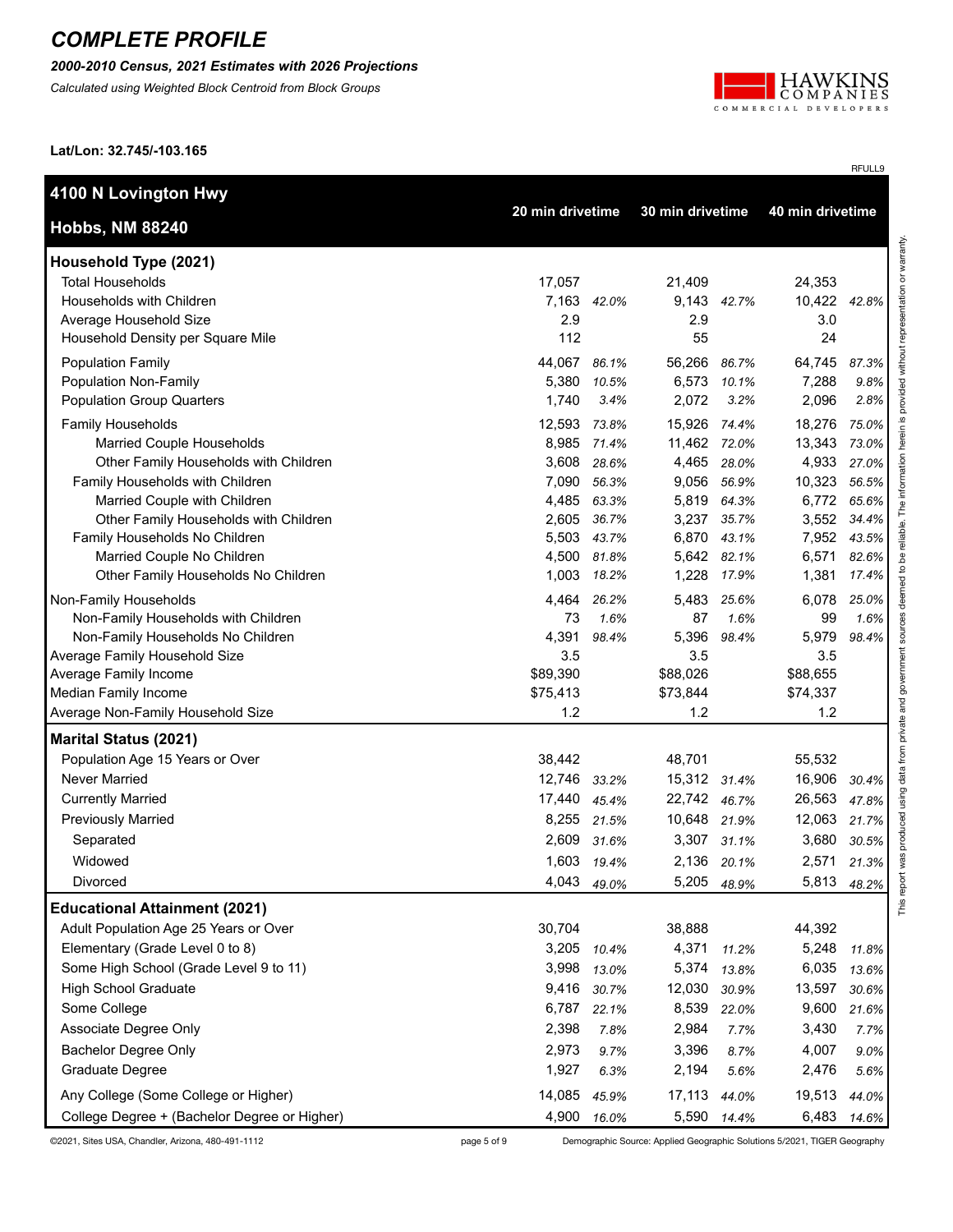*2000-2010 Census, 2021 Estimates with 2026 Projections*

*Calculated using Weighted Block Centroid from Block Groups*



RFULL9

**Lat/Lon: 32.745/-103.165**

| 4100 N Lovington Hwy                           |              | 30 min drivetime |              |       | 40 min drivetime |       |  |
|------------------------------------------------|--------------|------------------|--------------|-------|------------------|-------|--|
| <b>Hobbs, NM 88240</b>                         |              | 20 min drivetime |              |       |                  |       |  |
| <b>Housing</b>                                 |              |                  |              |       |                  |       |  |
| Total Housing Units (2021)                     | 18,853       |                  | 23,769       |       | 27,089           |       |  |
| Total Housing Units (2010)                     | 16,495       |                  | 21,300       |       | 24,564           |       |  |
| Historical Annual Growth (2010-2021)           | 2,358        | 1.3%             | 2,469        | 1.1%  | 2,525            | 0.9%  |  |
| Housing Units Occupied (2021)                  | 17,057       | 90.5%            | 21,409       | 90.1% | 24,353           | 89.9% |  |
| Housing Units Owner-Occupied                   | 10,849       | 63.6%            | 14,052       | 65.6% | 16,417           | 67.4% |  |
| Housing Units Renter-Occupied                  | 6,208        | 36.4%            | 7,357        | 34.4% | 7,936            | 32.6% |  |
| Housing Units Vacant (2021)                    | 1,797        | 9.5%             | 2,360        | 9.9%  | 2,736            | 10.1% |  |
| Household Size (2021)                          |              |                  |              |       |                  |       |  |
| <b>Total Households</b>                        | 17,057       |                  | 21,409       |       | 24,353           |       |  |
| 1 Person Households                            | 3,707        | 21.7%            | 4,608        | 21.5% | 5,108            | 21.0% |  |
| 2 Person Households                            | 4,824        | 28.3%            | 5,931        | 27.7% | 6,729            | 27.6% |  |
| 3 Person Households                            | 3,041        | 17.8%            | 3,783        | 17.7% | 4,354            | 17.9% |  |
| 4 Person Households                            | 2,695        | 15.8%            | 3,453        | 16.1% | 3,967            | 16.3% |  |
| 5 Person Households                            | 1,605        | 9.4%             | 2,099        | 9.8%  | 2,431            | 10.0% |  |
| 6 Person Households                            | 691          | 4.0%             | 898          | 4.2%  | 1,052            | 4.3%  |  |
| 7 or More Person Households                    | 494          | 2.9%             | 637          | 3.0%  | 712              | 2.9%  |  |
| <b>Household Income Distribution (2021)</b>    |              |                  |              |       |                  |       |  |
| HH Income \$200,000 or More                    | 803          | 4.7%             | 985          | 4.6%  | 1,145            | 4.7%  |  |
| HH Income \$150,000 to \$199,999               | 1,083        | 6.4%             | 1,258        | 5.9%  | 1,391            | 5.7%  |  |
| HH Income \$125,000 to \$149,999               | 1,089        | 6.4%             | 1,315        | 6.1%  | 1,521            | 6.2%  |  |
| HH Income \$100,000 to \$124,999               | 1,557        | 9.1%             | 1,887        | 8.8%  | 2,214            | 9.1%  |  |
| HH Income \$75,000 to \$99,999                 | 2,641        | 15.5%            | 3,234        | 15.1% | 3,796            | 15.6% |  |
| HH Income \$50,000 to \$74,999                 | 3,507        | 20.6%            | 4,558        | 21.3% | 5,149            | 21.1% |  |
| HH Income \$35,000 to \$49,999                 | 1,841        | 10.8%            | 2,545        | 11.9% | 2,779            | 11.4% |  |
| HH Income \$25,000 to \$34,999                 | 1,204        | 7.1%             | 1,546        | 7.2%  | 1,888            | 7.8%  |  |
| HH Income \$15,000 to \$24,999                 | 1,233        | 7.2%             | 1,587        | 7.4%  | 1,748            | 7.2%  |  |
| HH Income \$10,000 to \$14,999                 | 895          | 5.2%             | 1,068        | 5.0%  | 1,146            | 4.7%  |  |
| HH Income Under \$10,000                       | 1,203        | 7.1%             | 1,424        | 6.7%  | 1,575            | 6.5%  |  |
| <b>Household Vehicles (2021)</b>               |              |                  |              |       |                  |       |  |
| Households 0 Vehicles Available                | 817          | 4.8%             | 1,020        | 4.8%  | 1,109            | 4.6%  |  |
| Households 1 Vehicle Available                 | 4,357        | 25.5%            | 5,539        | 25.9% | 6,423            | 26.4% |  |
| Households 2 Vehicles Available                | 6,586        | 38.6%            | 8,021        | 37.5% | 9,091            | 37.3% |  |
| Households 3 or More Vehicles Available        | 5,297        | 31.1%            | 6,829        | 31.9% | 7,730            | 31.7% |  |
| <b>Total Vehicles Available</b>                | 36,103       |                  | 45,412       |       | 51,625           |       |  |
| Average Vehicles per Household                 | 2.1          |                  | 2.1          |       | 2.1              |       |  |
| Owner-Occupied Household Vehicles              | 25,768 71.4% |                  | 33,062 72.8% |       | 38,271           | 74.1% |  |
| Average Vehicles per Owner-Occupied Household  | 2.4          |                  | 2.4          |       | 2.3              |       |  |
| Renter-Occupied Household Vehicles             | 10,336 28.6% |                  | 12,350 27.2% |       | 13,354           | 25.9% |  |
| Average Vehicles per Renter-Occupied Household | 1.7          |                  | 1.7          |       | 1.7              |       |  |
| Travel Time (2021)                             |              |                  |              |       |                  |       |  |
| Worker Base Age 16 years or Over               | 18,283       |                  | 23,189       |       | 26,699           |       |  |
| Travel to Work in 14 Minutes or Less           |              | 8,259 45.2%      | 10,193       | 44.0% | 12,261           | 45.9% |  |
| Travel to Work in 15 to 29 Minutes             | 5,253        | 28.7%            | 6,232        | 26.9% | 6,869            | 25.7% |  |
| Travel to Work in 30 to 59 Minutes             | 2,115        | 11.6%            | 2,957        | 12.8% | 3,495            | 13.1% |  |
| Travel to Work in 60 Minutes or More           |              | 2,435 13.3%      | 3,189        | 13.8% | 3,593            | 13.5% |  |
|                                                |              |                  |              |       |                  |       |  |
| Work at Home                                   | 397          | 2.2%             | 433          | 1.9%  | 560              | 2.1%  |  |

©2021, Sites USA, Chandler, Arizona, 480-491-1112 page 6 of 9 Demographic Source: Applied Geographic Solutions 5/2021, TIGER Geography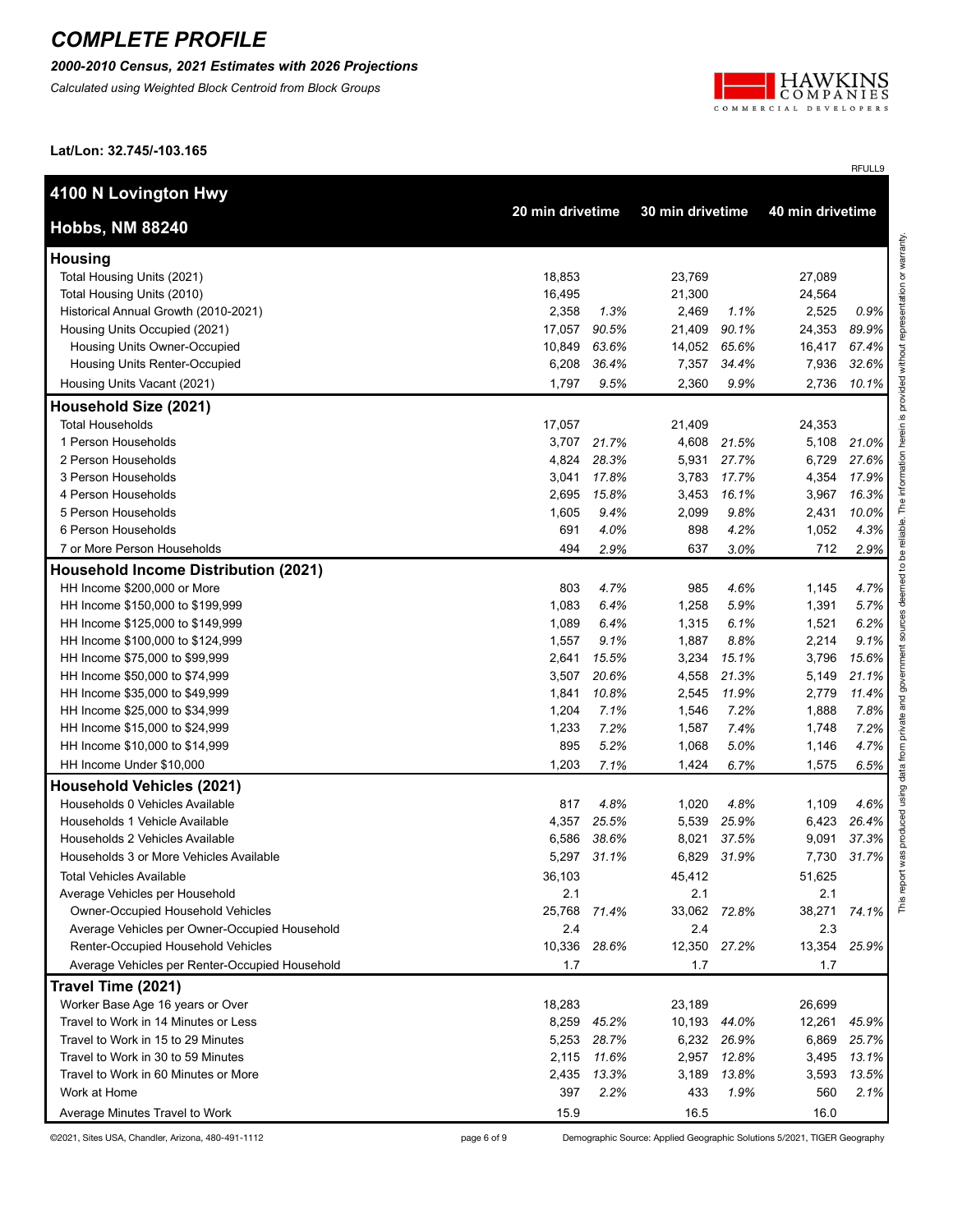*2000-2010 Census, 2021 Estimates with 2026 Projections*

*Calculated using Weighted Block Centroid from Block Groups*



RFULL9

**Lat/Lon: 32.745/-103.165**

| 4100 N Lovington Hwy                                                           |                                      |                          |                  |                  |                  |       |
|--------------------------------------------------------------------------------|--------------------------------------|--------------------------|------------------|------------------|------------------|-------|
| <b>Hobbs, NM 88240</b>                                                         | 20 min drivetime<br>30 min drivetime |                          |                  | 40 min drivetime |                  |       |
| <b>Transportation To Work (2021)</b>                                           |                                      |                          |                  |                  |                  |       |
| Worker Base Age 16 years or Over                                               | 18,283                               |                          | 23,189           |                  | 26,699           |       |
| Drive to Work Alone                                                            | 15,700                               | 85.9%                    | 19,703           | 85.0%            | 22,362           | 83.8% |
| Drive to Work in Carpool                                                       | 1,919                                | 10.5%                    | 2,639            | 11.4%            | 3,187            | 11.9% |
| Travel to Work by Public Transportation                                        | 23                                   | 0.1%                     | 30               | 0.1%             | 32               | 0.1%  |
| Drive to Work on Motorcycle                                                    | $\overline{7}$                       | $\overline{\phantom{a}}$ | 11               | ٠                | 11               |       |
| <b>Bicycle to Work</b>                                                         | 23                                   | 0.1%                     | 44               | 0.2%             | 46               | 0.2%  |
| Walk to Work                                                                   | 132                                  | 0.7%                     | 238              | 1.0%             | 391              | 1.5%  |
| <b>Other Means</b>                                                             | 82                                   | 0.5%                     | 91               | 0.4%             | 111              | 0.4%  |
| Work at Home                                                                   | 397                                  | 2.2%                     | 433              | 1.9%             | 560              | 2.1%  |
| Daytime Demographics (2021)                                                    |                                      |                          |                  |                  |                  |       |
| <b>Total Businesses</b>                                                        | 1,991                                |                          | 2,424            |                  | 2,658            |       |
| <b>Total Employees</b>                                                         | 20,226                               |                          | 24,433           |                  | 26,630           |       |
| Company Headquarter Businesses                                                 | 76                                   | 3.8%                     | 95               | 3.9%             | 106              | 4.0%  |
| Company Headquarter Employees                                                  | 2,490                                | 12.3%                    | 3,307            | 13.5%            | 3,688            | 13.8% |
| <b>Employee Population per Business</b>                                        | 10.2 to 1                            |                          | 10.1 to 1        |                  | 10.0 to 1        |       |
| <b>Residential Population per Business</b>                                     | 25.7 to 1                            |                          | 26.8 to 1        |                  | 27.9 to 1        |       |
| Adj. Daytime Demographics Age 16 Years or Over                                 | 39,489                               |                          | 49,161           |                  | 54,234           |       |
| <b>Labor Force</b>                                                             |                                      |                          |                  |                  |                  |       |
|                                                                                | 37,726                               |                          |                  |                  |                  |       |
| Labor Population Age 16 Years or Over (2021)<br>Labor Force Total Males (2021) | 19,362 51.3%                         |                          | 47,744<br>24,489 | 51.3%            | 54,410<br>27,878 | 51.2% |
| Male Civilian Employed                                                         | 10,853 56.1%                         |                          | 13,727           | 56.1%            | 16,189           | 58.1% |
| Male Civilian Unemployed                                                       | 1,797                                | 9.3%                     | 2,129            | 8.7%             | 2,224            | 8.0%  |
| Males in Armed Forces                                                          | 7                                    | $\overline{\phantom{a}}$ | $\overline{7}$   |                  | 7                |       |
| Males Not in Labor Force                                                       | 6,704                                | 34.6%                    | 8,625            | 35.2%            | 9,458            | 33.9% |
| Labor Force Total Females (2021)                                               | 18,364                               | 48.7%                    | 23,256           | 48.7%            | 26,532           | 48.8% |
| Female Civilian Employed                                                       | 7,602                                | 41.4%                    | 9,267            | 39.8%            | 10,594           | 39.9% |
| Female Civilian Unemployed                                                     | 1,083                                | 5.9%                     | 1,367            | 5.9%             | 1,633            | 6.2%  |
| Females in Armed Forces                                                        |                                      |                          | 15               |                  | 16               |       |
| Females Not in Labor Force                                                     | 9,678                                | 52.7%                    | 12,607           | 54.2%            | 14,289           | 53.9% |
| <b>Unemployment Rate</b>                                                       | 2,881                                | 7.6%                     | 3,496            | 7.3%             | 3,857            | 7.1%  |
| Occupation (2021)                                                              |                                      |                          |                  |                  |                  |       |
| Occupation Population Age 16 Years or Over                                     | 18,456                               |                          | 22,994           |                  | 26,783           |       |
| <b>Occupation Total Males</b>                                                  | 10,853                               | 58.8%                    | 13,727           | 59.7%            | 16,189           | 60.4% |
| <b>Occupation Total Females</b>                                                | 7,602 41.2%                          |                          | 9,267            | 40.3%            | 10,594           | 39.6% |
| Management, Business, Financial Operations                                     | 2,214                                | 12.0%                    | 2,623            | 11.4%            | 3,199            | 11.9% |
| Professional, Related                                                          | 3,471                                | 18.8%                    | 4,053            | 17.6%            | 4,665            | 17.4% |
| Service                                                                        | 2,417                                | 13.1%                    | 3,077            | 13.4%            | 3,482            | 13.0% |
| Sales, Office                                                                  | 3,338                                | 18.1%                    | 4,075            | 17.7%            | 4,738            | 17.7% |
| Farming, Fishing, Forestry                                                     | 35                                   | 0.2%                     | 50               | 0.2%             | 106              | 0.4%  |
| Construction, Extraction, Maintenance                                          | 3,259                                | 17.7%                    | 4,332            | 18.8%            | 5,191            | 19.4% |
| Production, Transport, Material Moving                                         | 3,722                                | 20.2%                    | 4,784            | 20.8%            | 5,401            | 20.2% |
|                                                                                |                                      |                          |                  |                  |                  |       |
| <b>White Collar Workers</b>                                                    | 9,022 48.9%                          |                          | 10,751           | 46.8%            | 12,603           | 47.1% |
| <b>Blue Collar Workers</b>                                                     | 9,433 51.1%                          |                          | 12,243           | 53.2%            | 14,180           | 52.9% |
|                                                                                |                                      |                          |                  |                  |                  |       |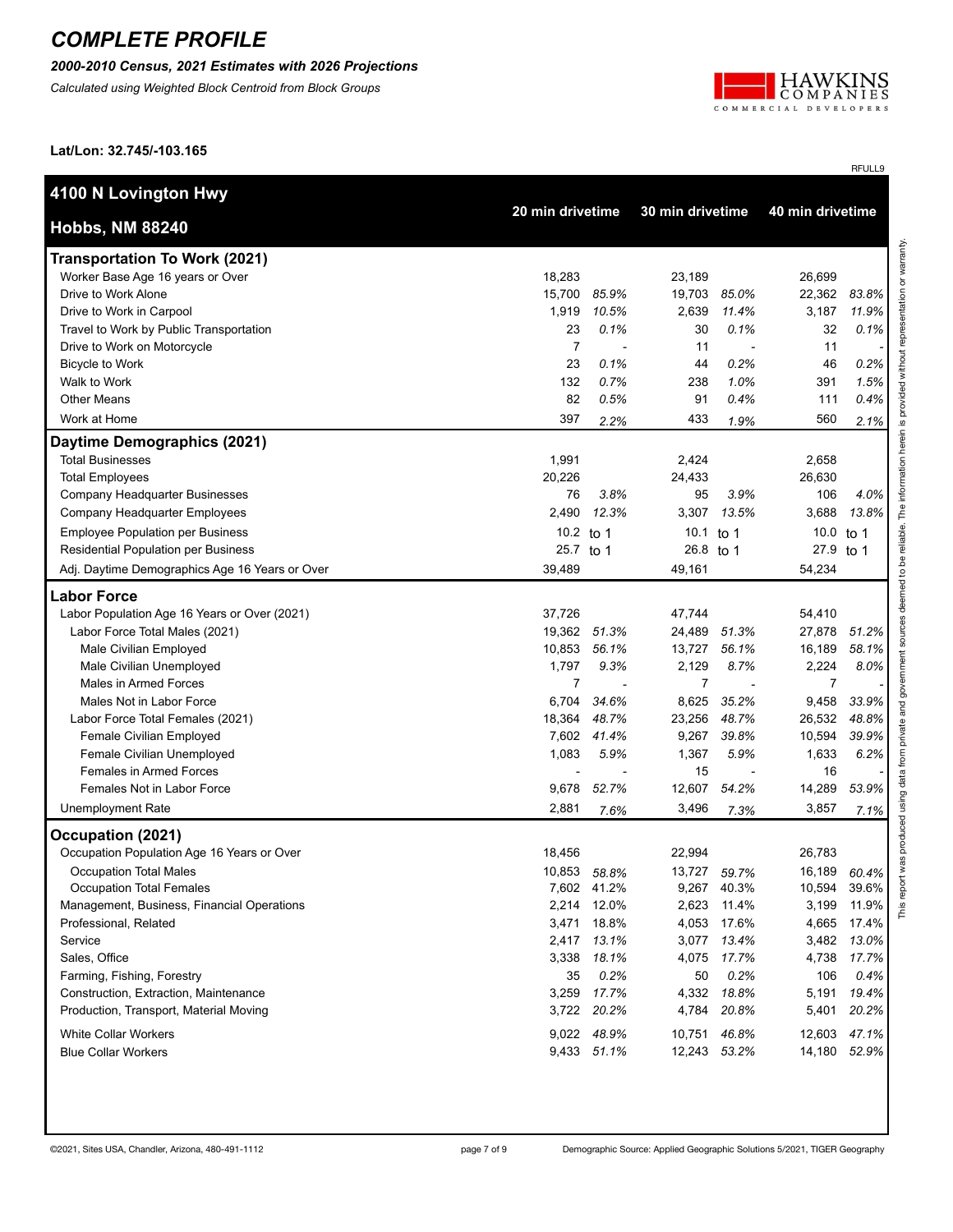*2000-2010 Census, 2021 Estimates with 2026 Projections*

*Calculated using Weighted Block Centroid from Block Groups*



RFULL9

**Lat/Lon: 32.745/-103.165**

| 4100 N Lovington Hwy               |           |                  |           |                                      |           |       |
|------------------------------------|-----------|------------------|-----------|--------------------------------------|-----------|-------|
| <b>Hobbs, NM 88240</b>             |           | 20 min drivetime |           | 40 min drivetime<br>30 min drivetime |           |       |
| Units In Structure (2021)          |           |                  |           |                                      |           |       |
| <b>Total Units</b>                 | 14,892    |                  | 19,220    |                                      | 22,115    |       |
| 1 Detached Unit                    | 11,647    | 78.2%            | 14,960    | 77.8%                                | 17,285    | 78.2% |
| 1 Attached Unit                    | 475       | 3.2%             | 515       | 2.7%                                 | 518       | 2.3%  |
| 2 Units                            | 168       | 1.1%             | 203       | 1.1%                                 | 270       | 1.2%  |
| 3 to 4 Units                       | 845       | 5.7%             | 906       | 4.7%                                 | 928       | 4.2%  |
| 5 to 9 Units                       | 412       | 2.8%             | 425       | 2.2%                                 | 440       | 2.0%  |
| 10 to 19 Units                     | 138       | 0.9%             | 147       | 0.8%                                 | 149       | 0.7%  |
| 20 to 49 Units                     | 444       | 3.0%             | 450       | 2.3%                                 | 457       | 2.1%  |
| 50 or More Units                   | 503       | 3.4%             | 541       | 2.8%                                 | 550       | 2.5%  |
| Mobile Home or Trailer             | 2,387     | 16.0%            | 3,198     | 16.6%                                | 3,683     | 16.7% |
| <b>Other Structure</b>             | 39        | 0.3%             | 64        | 0.3%                                 | 73        | 0.3%  |
| Homes Built By Year (2021)         |           |                  |           |                                      |           |       |
| Homes Built 2014 or later          | 1,194     | 6.3%             | 1,423     | 6.0%                                 | 1,517     | 5.6%  |
| Homes Built 2010 to 2013           | 388       | 2.1%             | 512       | 2.2%                                 | 621       | 2.3%  |
| Homes Built 2000 to 2009           | 1,103     | 5.8%             | 1,425     | 6.0%                                 | 1,644     | 6.1%  |
| Homes Built 1990 to 1999           | 2,073     | 11.0%            | 2,442     | 10.3%                                | 2,715     | 10.0% |
| Homes Built 1980 to 1989           | 2,423     | 12.8%            | 2,800     | 11.8%                                | 3,221     | 11.9% |
| Homes Built 1970 to 1979           | 2,878     | 15.3%            | 3,585     | 15.1%                                | 3,946     | 14.6% |
| Homes Built 1960 to 1969           | 2,294     | 12.2%            | 3,141     | 13.2%                                | 3,760     | 13.9% |
| Homes Built 1950 to 1959           | 3,228     | 17.1%            | 4,364     | 18.4%                                | 5,049     | 18.6% |
| Homes Built 1940 to 1949           | 1,194     | 6.3%             | 1,304     | 5.5%                                 | 1,409     | 5.2%  |
| Homes Built Before 1939            | 283       | 1.5%             | 413       | 1.7%                                 | 470       | 1.7%  |
| Median Age of Homes                | 39.6      | yrs              | 40.2 yrs  |                                      | 40.5 yrs  |       |
| Home Values (2021)                 |           |                  |           |                                      |           |       |
| Owner Specified Housing Units      | 10,849    |                  | 14,052    |                                      | 16,417    |       |
| Home Values \$1,000,000 or More    | 33        | 0.3%             | 35        | 0.2%                                 | 43        | 0.3%  |
| Home Values \$750,000 to \$999,999 | 37        | 0.3%             | 41        | 0.3%                                 | 50        | 0.3%  |
| Home Values \$500,000 to \$749,999 | 341       | 3.1%             | 444       | 3.2%                                 | 464       | 2.8%  |
| Home Values \$400,000 to \$499,999 | 115       | 1.1%             | 160       | 1.1%                                 | 196       | 1.2%  |
| Home Values \$300,000 to \$399,999 | 428       | 3.9%             | 533       | 3.8%                                 | 616       | 3.8%  |
| Home Values \$250,000 to \$299,999 | 973       | 9.0%             | 1,211     | 8.6%                                 | 1,308     | 8.0%  |
| Home Values \$200,000 to \$249,999 | 1,784     | 16.4%            | 2,134     | 15.2%                                | 2,435     | 14.8% |
| Home Values \$175,000 to \$199,999 | 1,113     | 10.3%            | 1,398     | 9.9%                                 | 1,734     | 10.6% |
| Home Values \$150,000 to \$174,999 |           | 1,162 10.7%      | 1,411     | 10.0%                                | 1,727     | 10.5% |
| Home Values \$125,000 to \$149,999 | 1,436     | 13.2%            | 2,040     | 14.5%                                | 2,220     | 13.5% |
| Home Values \$100,000 to \$124,999 | 487       | 4.5%             | 689       | 4.9%                                 | 916       | 5.6%  |
| Home Values \$90,000 to \$99,999   | 183       | 1.7%             | 239       | 1.7%                                 | 340       | 2.1%  |
| Home Values \$80,000 to \$89,999   | 607       | 5.6%             | 900       | 6.4%                                 | 1,055     | 6.4%  |
| Home Values \$70,000 to \$79,999   | 397       | 3.7%             | 468       | 3.3%                                 | 520       | 3.2%  |
| Home Values \$60,000 to \$69,999   | 581       | 5.4%             | 788       | 5.6%                                 | 934       | 5.7%  |
| Home Values \$50,000 to \$59,999   | 175       | 1.6%             | 306       | 2.2%                                 | 427       | 2.6%  |
| Home Values \$35,000 to \$49,999   | 209       | 1.9%             | 321       | 2.3%                                 | 392       | 2.4%  |
| Home Values \$25,000 to \$34,999   | 180       | 1.7%             | 200       | 1.4%                                 | 242       | 1.5%  |
| Home Values \$10,000 to \$24,999   | 427       | 3.9%             | 527       | 3.8%                                 | 549       | 3.3%  |
| Home Values Under \$10,000         | 182       | 1.7%             | 209       | 1.5%                                 | 248       | 1.5%  |
| Owner-Occupied Median Home Value   | \$163,730 |                  | \$159,576 |                                      | \$157,312 |       |
| Renter-Occupied Median Rent        | \$743     |                  | \$736     |                                      | \$735     |       |

©2021, Sites USA, Chandler, Arizona, 480-491-1112 page 8 of 9 Demographic Source: Applied Geographic Solutions 5/2021, TIGER Geography